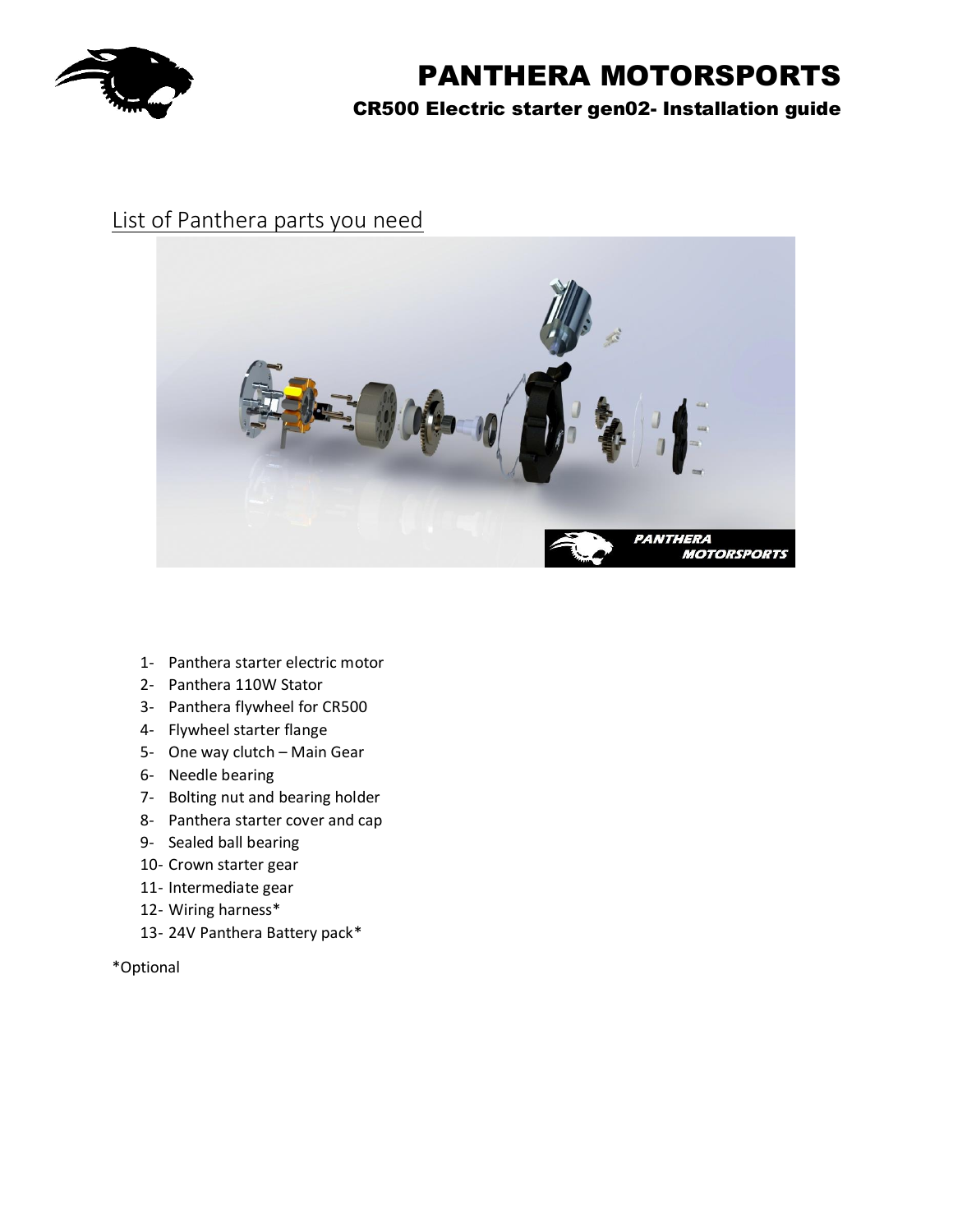

## CR500 Electric starter gen02- Installation guide

## Installation

#### Stator

The starter unit will require to run oil in the flywheel compartment. To do so, you will have to block the CR500 flywheel vent hole. Use silicone or any other sealing compound that has oil sealing capability.



*Figure 1 Vent sealing*

As you receive your unit, the new stator will be already bolted, loctited and torque to its backplate.

Bolt the new stator unit to the cases with two button heap cap screw. The stator plate as angle goes from +3 to -3 deg, zero being in the middle position.



*Figure 2 Stator installation*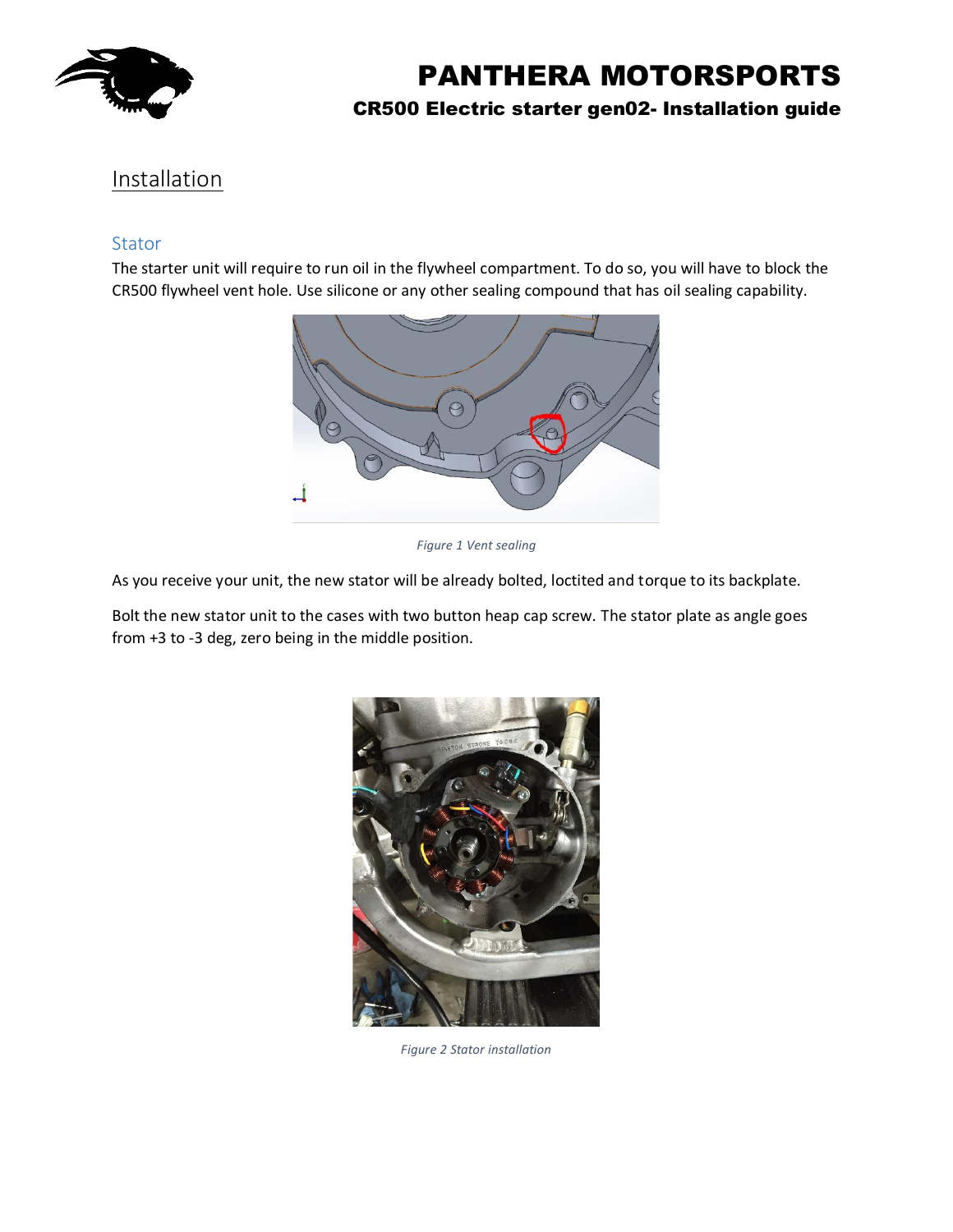

Place the rubber boot into its proper location in the case opening. Place the cable back to ensure they won't touch the flywheel. Zip tie the pick up cable and the stator cable together and place them as deep as possible. When the flywheel is in place, make sure the trigger bump to pick up gap is between 0.25- 0.50 mm. Bend the pick up tab to reach required gap if needed.

The flywheel trigger bump will tend to touch the rubber boot. You will have to shave the rubber slightly with a blade.



*Figure 3 Rubber boot shaving*

## Flywheel

Align the flywheel with the key way and slide it in place. You will have to fight the magnets to place it straight and all the way down.

Once you will have the flywheel bolted, spin the flywheel (and engine) by hand to make sure you don't feel any rubbing between the flywheel and the stator. This can happen if the stator back plate is not properly sitting, or sometime with after market crank that have a taper out of spec.

# !!! IMPORTANT !!!

First start up should always be done by foot, without the e-start installed. Firing a new ignition system should always be tried without estart first. Wrong wiring can end up with backfiring and risk damaging the starter gears.

Temporarily bolt the flywheel on and make sure the bike starts properly.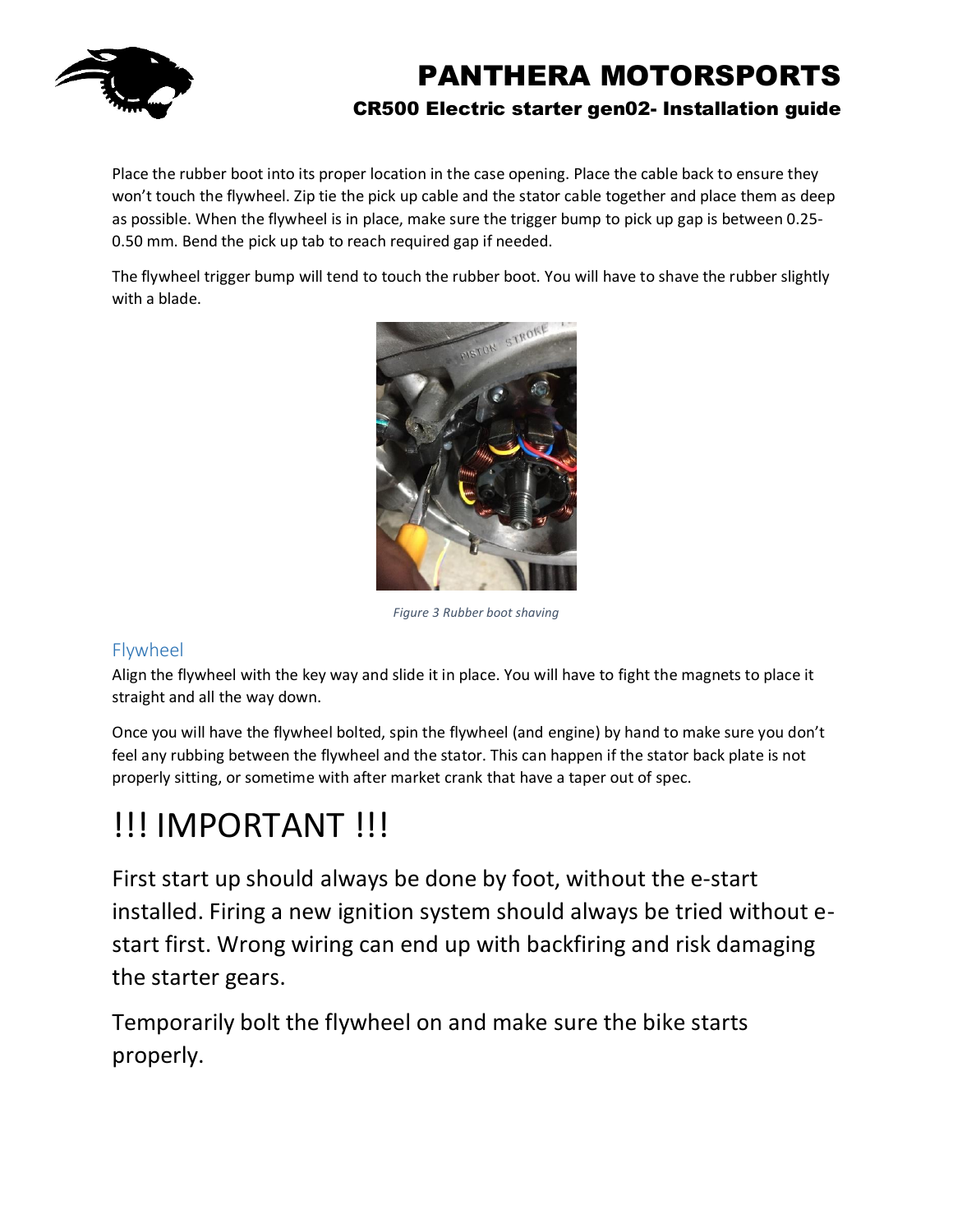

### One way clutch and ring gear

If you have taken off the one way clutch/ ring gear from the starter flange, you can easily put it back on by pushing it on with a clockwise rotation. Please the 6 location tabs of the starter flange in the matching 6 holes on the flywheel.



### Bolting the flywheel

Bolt the flywheel in place with the specially designed element. You will simply need a 1/2in extension on your torque wrench or even use the torque wrench itself. Use the gear holder tool supplied to prevent the engine from turning.

!! Do not forget the needle bearing before putting the bolting unit !!

!!! The flywheel has to be torque at **70 ft-lb**. Not doing so will have the key way sheared by the starter!!!

Hold the assembly in place with the supplied gear holder tool.

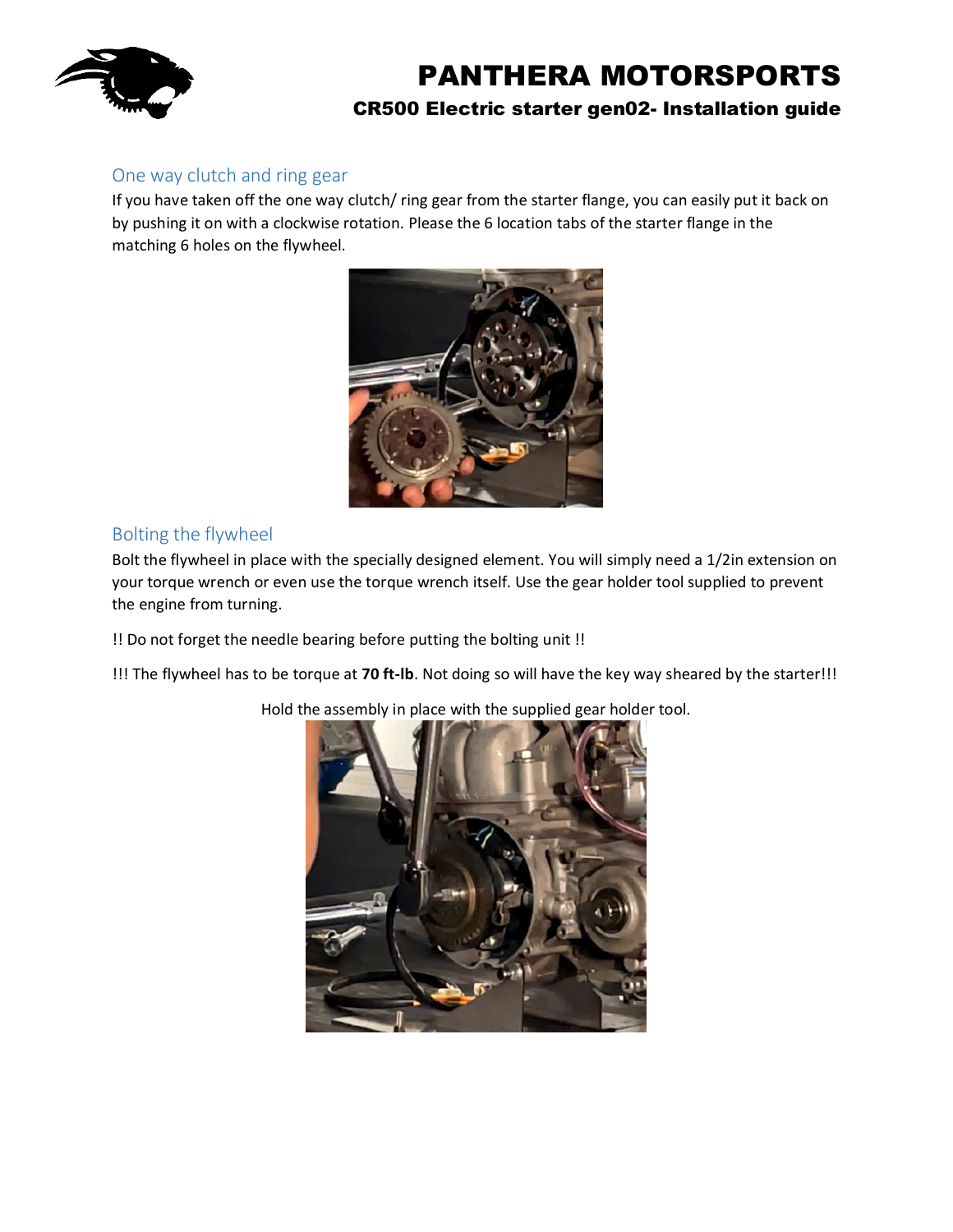

## CR500 Electric starter gen02- Installation guide

Starter cover



To install the cover, remove the two small gears from behind the gears cap. Leaving the gears will make it hard to put the cover on and align the gear at the same time, you will risk damaging the gears.

Do not forget to put the gasket on the cover.

Align the starter cover so that the flywheel bolting unit slides in the bearing inside the cover. This bearing ensure that the main ring gear is at the exact right distance to the secondary gear.

Bolt the cover in place with standard honda flywheel cover bolts or the supplied M6 socket cap bolt supplied. Torque the cover housing to 90 in-lb.

#### **!!! Before putting the gears back in, putt 400ml of ATF oil in the cover, or until the oil level is at least passed the center line of the crank. The more oil in, the more your one way bearing will be lubricated and your stator cooled down.**

But back the gears in place, bottom gear first.

Then put back the gear cap in place with its gasket, and torque back all the bolts to 84 in-lb.

The housing is equipped with a pressure vent at the back made to run a hose to a high point on the motorcycle, at least one feet higher than the housing. Place the hose so that its end points down and no water enters in it.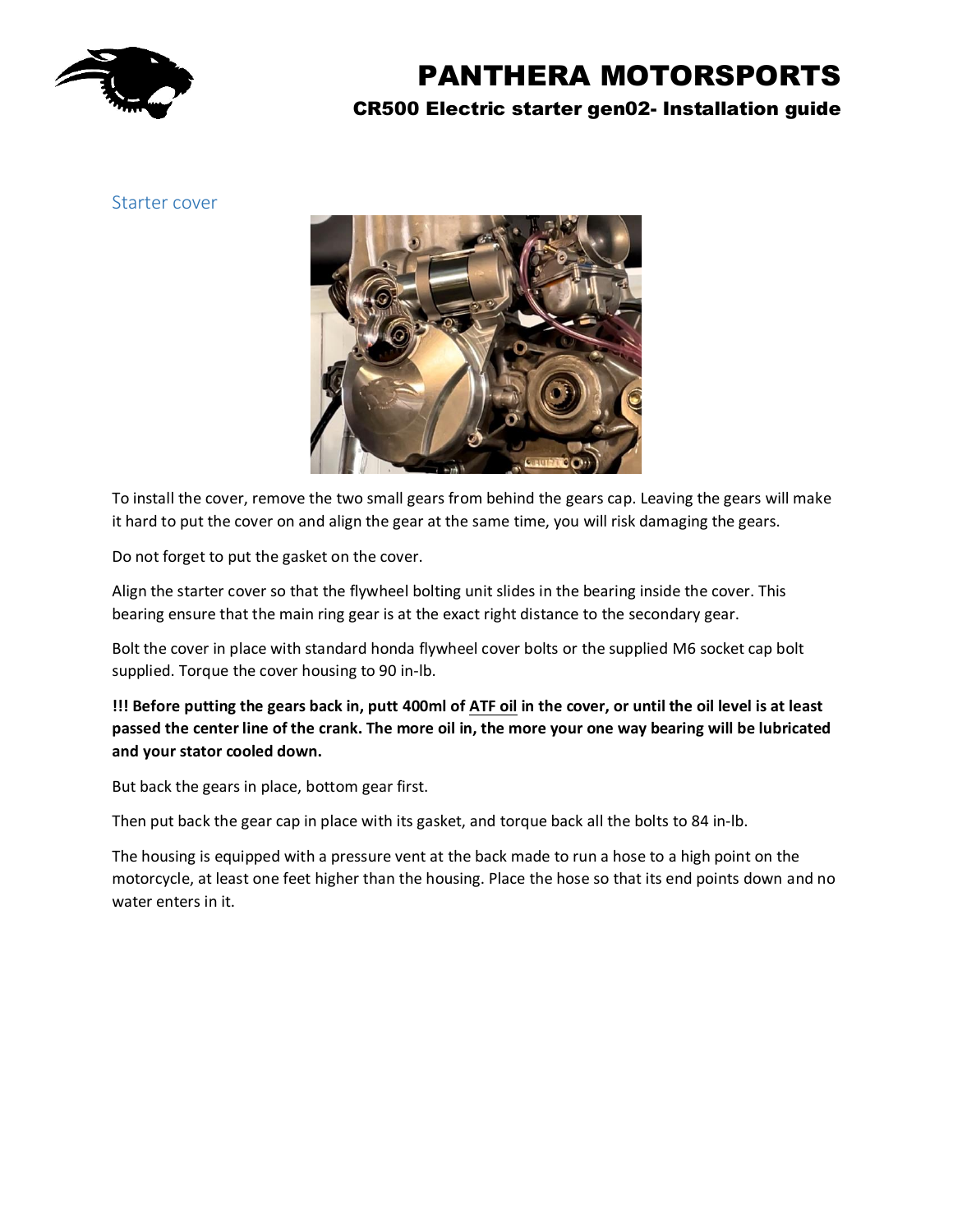

### CR500 Electric starter gen02- Installation guide

## Electrical connection

The new Panthera stator is supplied with an adaptor made to connect directly to the OEM CDI box of the CR500.

The remaining two yellow wires of the stator are to be connected to a voltage regulator/rectifier to recharge the battery. If you have purchased the Panthera wiring harness, simply connect them to the matching connector on the harness.

#### Battery

The battery is to be put in the airbox under the seat.

This system has been designed to run on 24V to the electric motor. Panthera has designed a specific battery unit made to deliver 24V to the starter and recharge fully on 12V from the stator.

You can also create your own 24V set up by putting 2x 12V battery in series, but you will have to recharge them between rides.

If you have purchased the Panthera wiring harness, connect the big red wire (electric motor power cable) to the yellow terminal on the battery.

The two smaller red wire must be connected to the red terminal of the battery, same as any other accessories you would like to be supplied with 12V.

### Electric motor

Connect the red power cable to the positive terminal of the electric motor and the black power cable to one of the mounting bolt of the electric motor.

## PRESS THE BUTTON AND GO HAVE FUN !!

**User note:** We often get asked if the whining sound at the engine shut off is normal. It is. When the engine comes to a stop, the compression pushes it backward of a quarter turn and that makes the electric motor spin back a few turns. The gear sound is perfectly normal.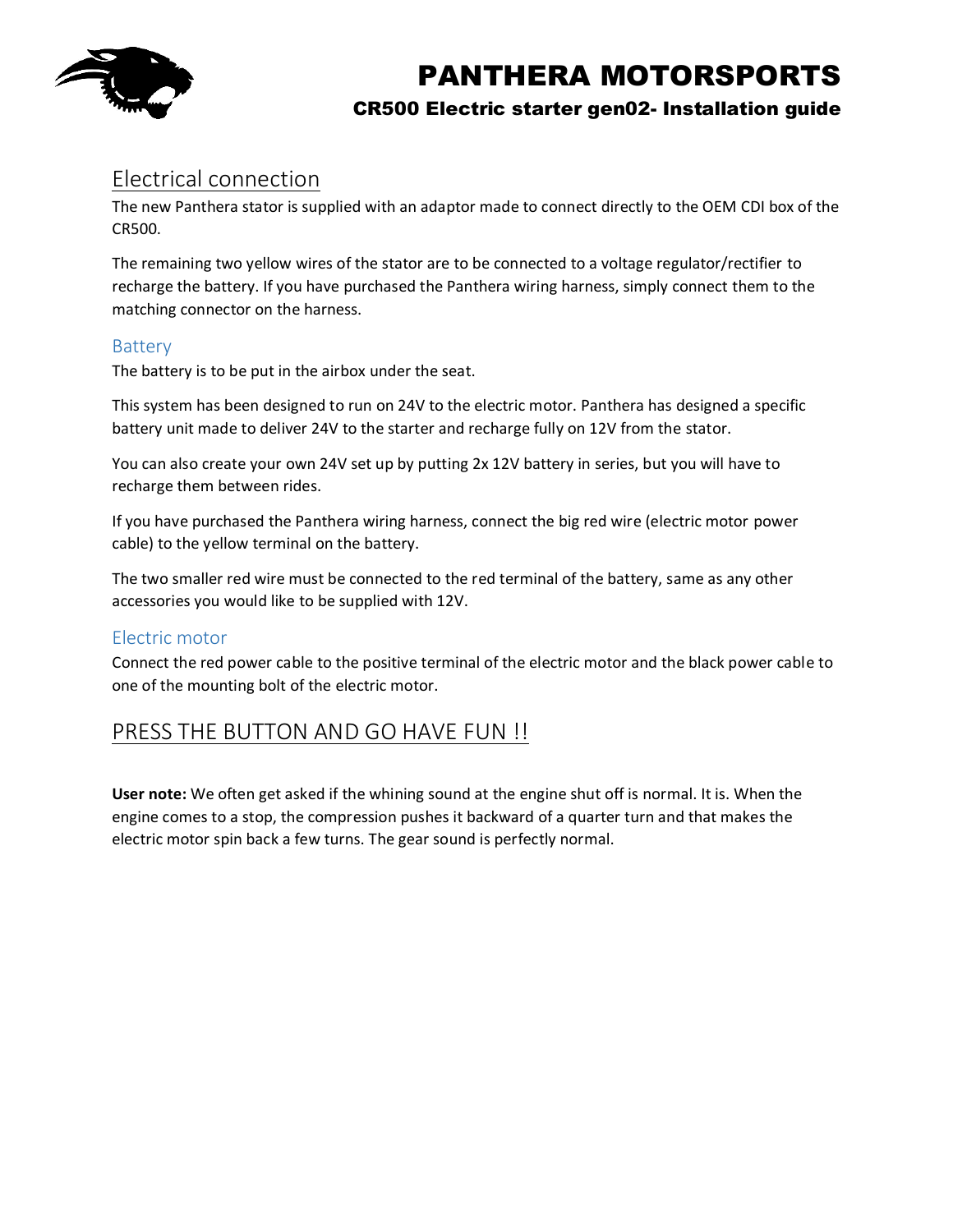

#### Maintenance

It is recommended to flush the oil after the first ride to eliminate particles generated by the gears first meshing and break in. Taking cover off to remove all particles is recommended versus only using the drain plug.

On a normal basis, change the oil at the same time as transmission oil.

#### Flywheel puller

The suppler gear holder to torque the flywheel also acts like a flywheel puller

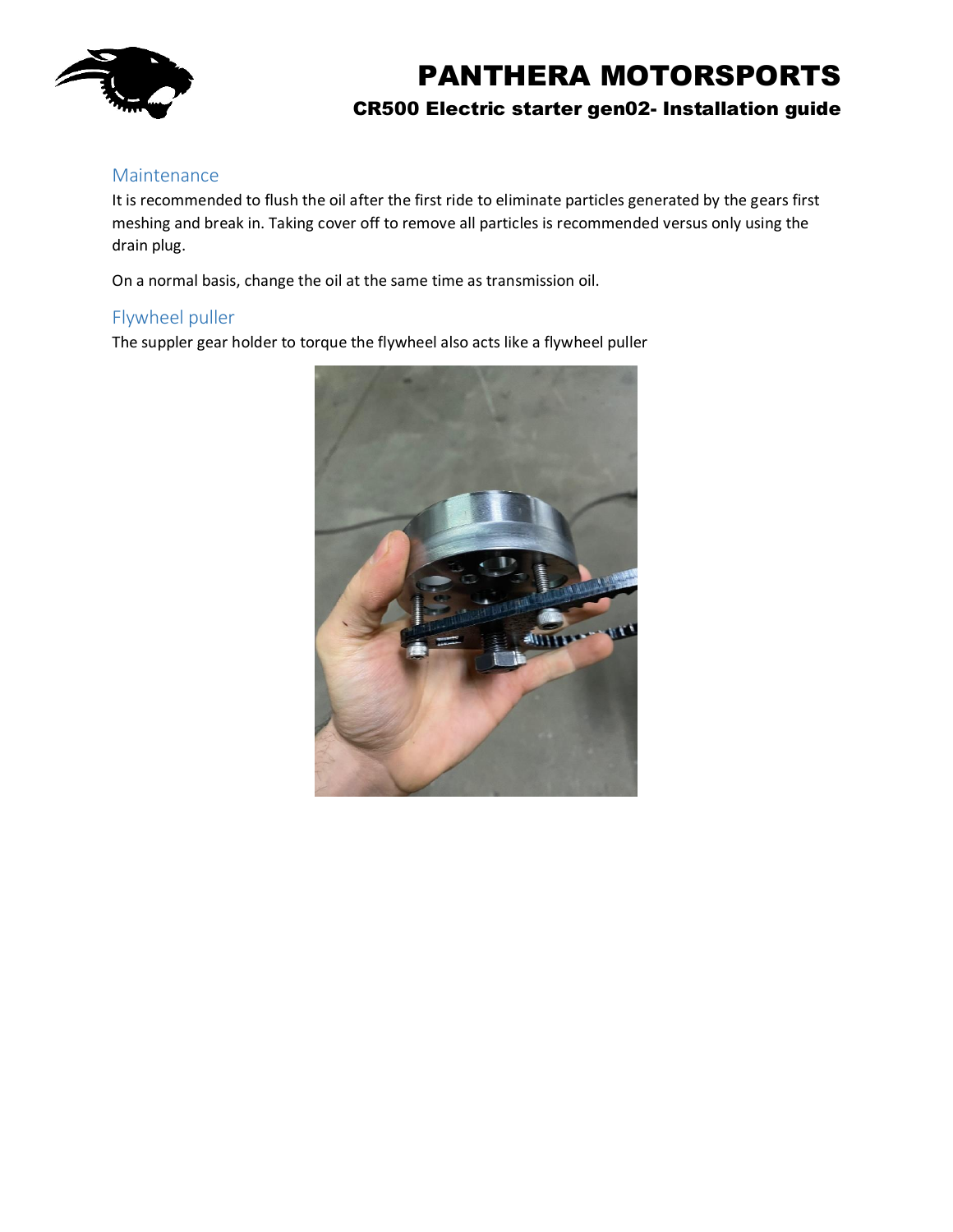

PANTHERA CR500 E-START GEN02 Installation guide

Wiring diagram

# CR500 WITH PANTHERA ELECTRIC STARTER KIT

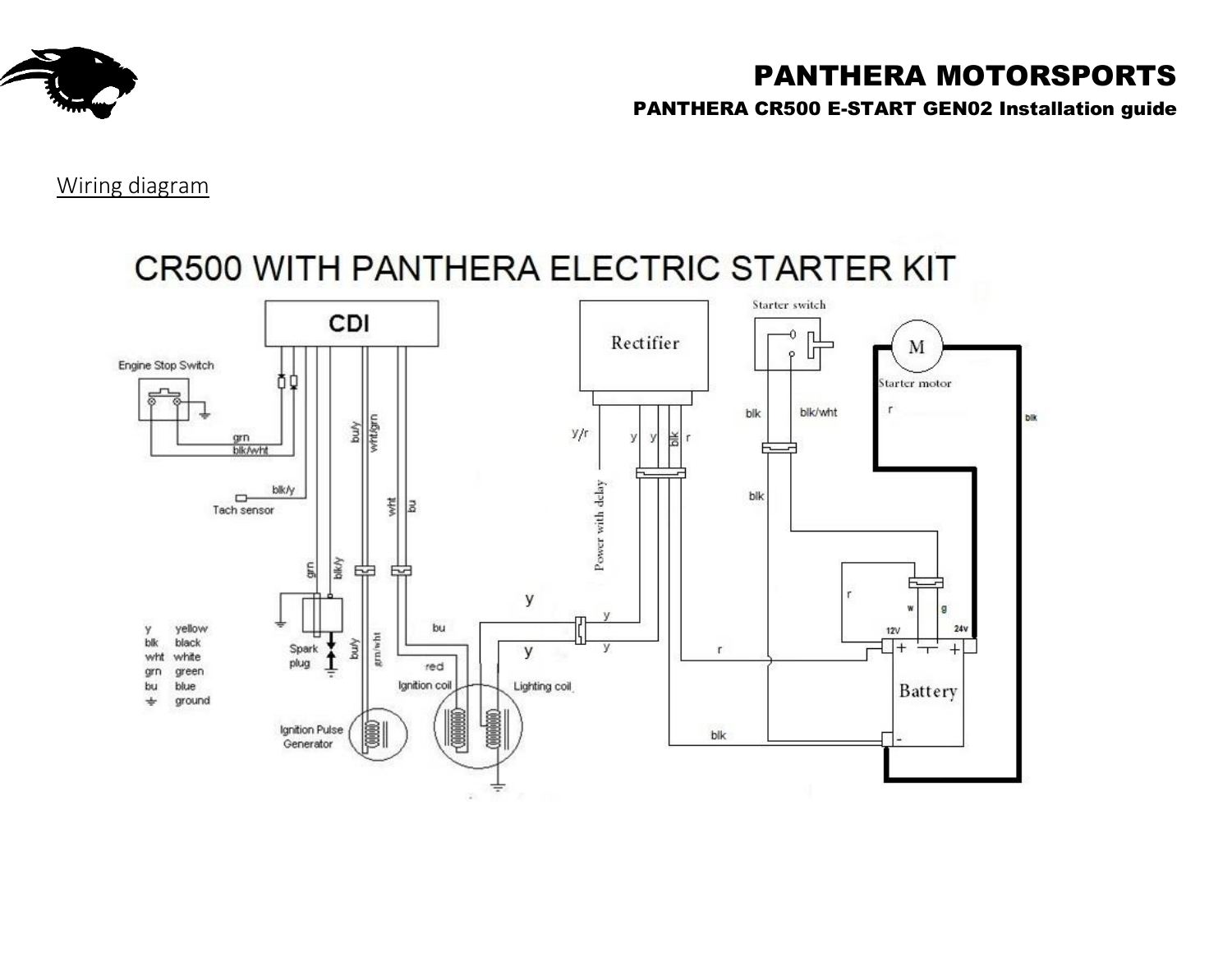

# PANTHERA MOTORSPORTS PANTHERA CR500 E-START GEN02 Installation guide

## Security concerns

Engine assembly must always be accomplished by a qualified mechanic.

Use the proper tools for every operation and always wear the proper personal protective equipment (glass, gloves, etc.)

The parts sold by Panthera Motorsports are often machined parts and are at risk of having sharp edges. Always handle with care.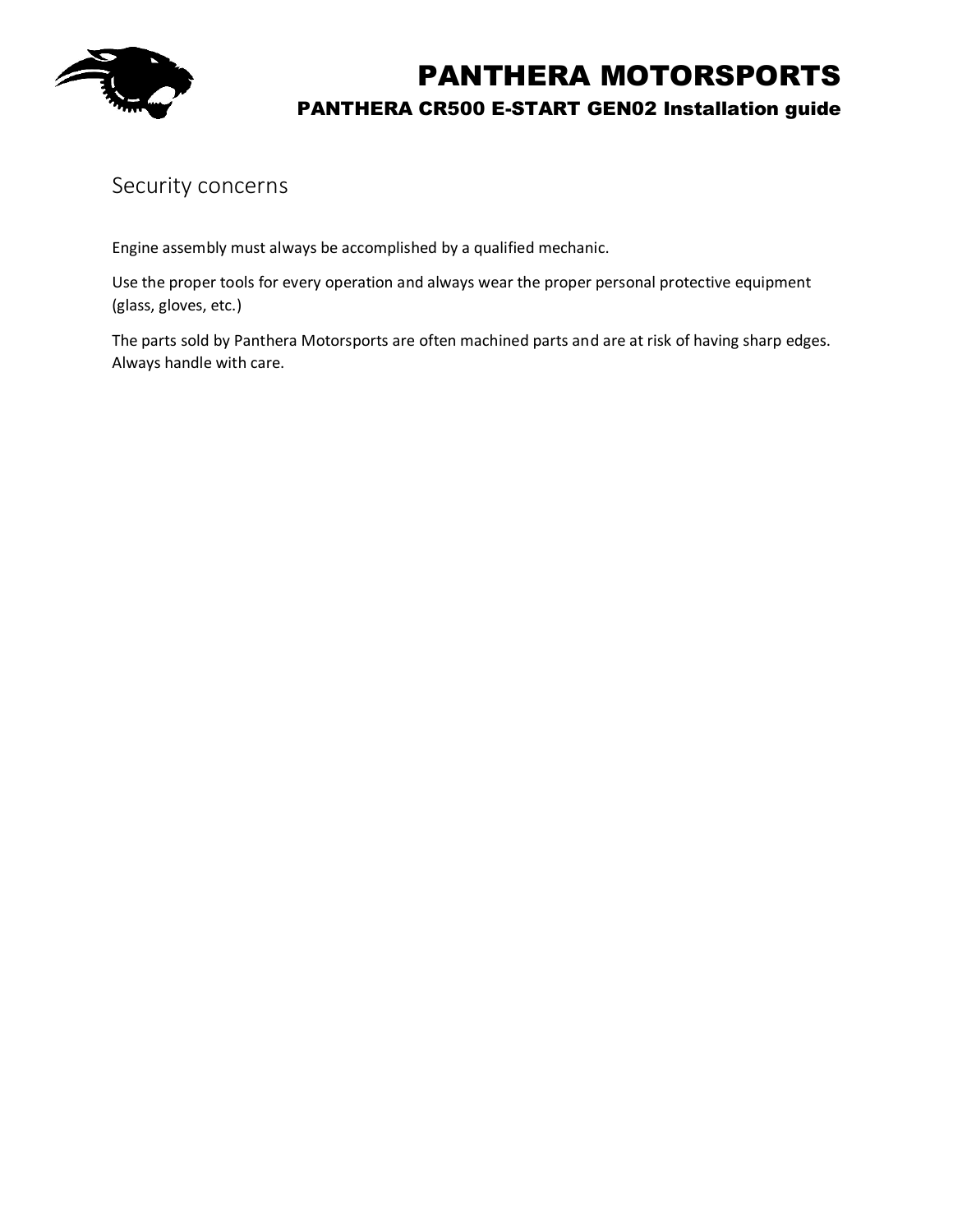

# PANTHERA MOTORSPORTS PANTHERA CR500 E-START GEN02 Installation guide

## Returns and Exchanges

General:

All returns must be postmarked no later than 10 days from the original customer shipment date. Returns and exchanges must be in new condition and must include all instructions and original packing material. Customer pays all return shipping charges. Include a copy of your packing list and authorization number with all returns.

Original shipping and handling charges are not refundable. Returns must be preauthorized by us and are subject to a 20% re-stocking fee. These amounts will be deducted from the original amount billed and the remaining balance will be credited to the original credit card or paypall account.

#### Incorrect Item:

If you received an incorrect item, we must be notified within 10 days of receipt of the shipment so that no extra charges will be incurred. We will replace incorrect items and pay the additional shipping charge. No returns of items will be accepted beyond 21 days of the original shipment date.

Return Shipping Instructions:

Return via prepaid mail only. Insure shipment for full value of purchase. Use original packaging. We are not responsible for packages lost during return shipping.

Return/Exchange Instructions:

Enclose a copy of your packing list along with detailed return/exchange instructions.

All returns require prior authorization by e-mailing us at sebastien.m@pantheramotorsports.com . All return shipping charges will be the responsibility of the customer. No returns on items under \$30.00 will be approved. Items must be returned within 90 days of the original order date in the original packaging with the labels intact.